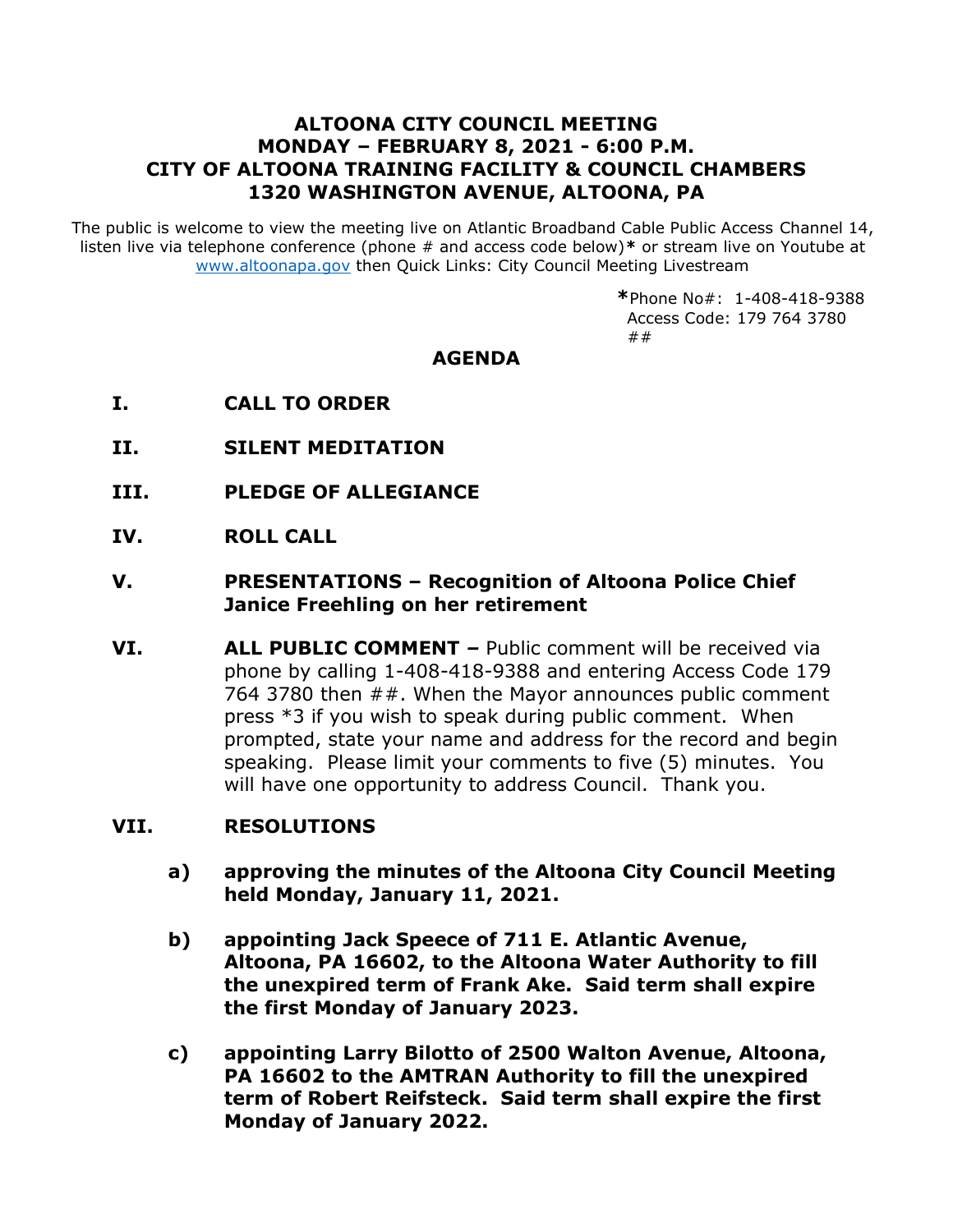### **ALTOONA CITY COUNCIL MEETING AGENDA MONDAY, FEBRUARY 8, 2021 PAGE TWO**

- **d) awarding a demolition contract to Earthmovers Unlimited Inc., of P.O. Box 187, Kylertown, PA 16847, for demolition of the following properties: 2024 5th Avenue, 723 1st Avenue, 202-04 Willow Avenue, 1005 5th Avenue, 2409 Oak Avenue, 2409 Oak Avenue, Rear, 1616 11th Street, 1609 17th Avenue, 909 27th Street, and 1914 5th Avenue, Altoona, PA in the amount of \$102,602.00, payable from contingency funds or general fund reserves, and further authorizing the City Manager to execute all documents and the City Clerk to attest to same.**
- **e) awarding a demolition contract to G&R Excavating and Demolition, Inc., of 900 Pennsylvania Avenue, Tyrone, PA 16686, for the following properties: 107 S. 16th Street, 1530 2nd Street, and 1801 6th Avenue, Altoona, PA in the amount of \$63,140.00, with \$56,000.00 payable from CDBG Funds, and \$7,140.00 payable from contingency funds or general fund reserves, and further authorizing the City Manager to execute all documents and the City Clerk to attest to same.**
- **f) awarding the HAZMAT Building Repairs Project for 1747 Margaret Avenue, Altoona, PA, to Clark Contractors, Inc., of 145 Clark Building Road, Bedford, PA 15522, in the amount of \$212,824.37, payable from the Capital Budget, and further authorizing the City Manager to execute all documents and the City Clerk to attest to same.**

**i.e., "Note: This expense is a reallocation of the \$200,000 in the Capital Improvement Plan for the Construction of a HAZMAT storage building at the Juniata Fire Station."**

**g) awarding the Washington Avenue Storm Sewer System Project to Guyer Brothers, Inc., of 1481 Salemville Rd., New Enterprise, PA 16664, in the amount of \$191,321.50, payable from CDBG Funds and further authorizing the City Manager to execute all documents and the City Clerk to attest to same.**